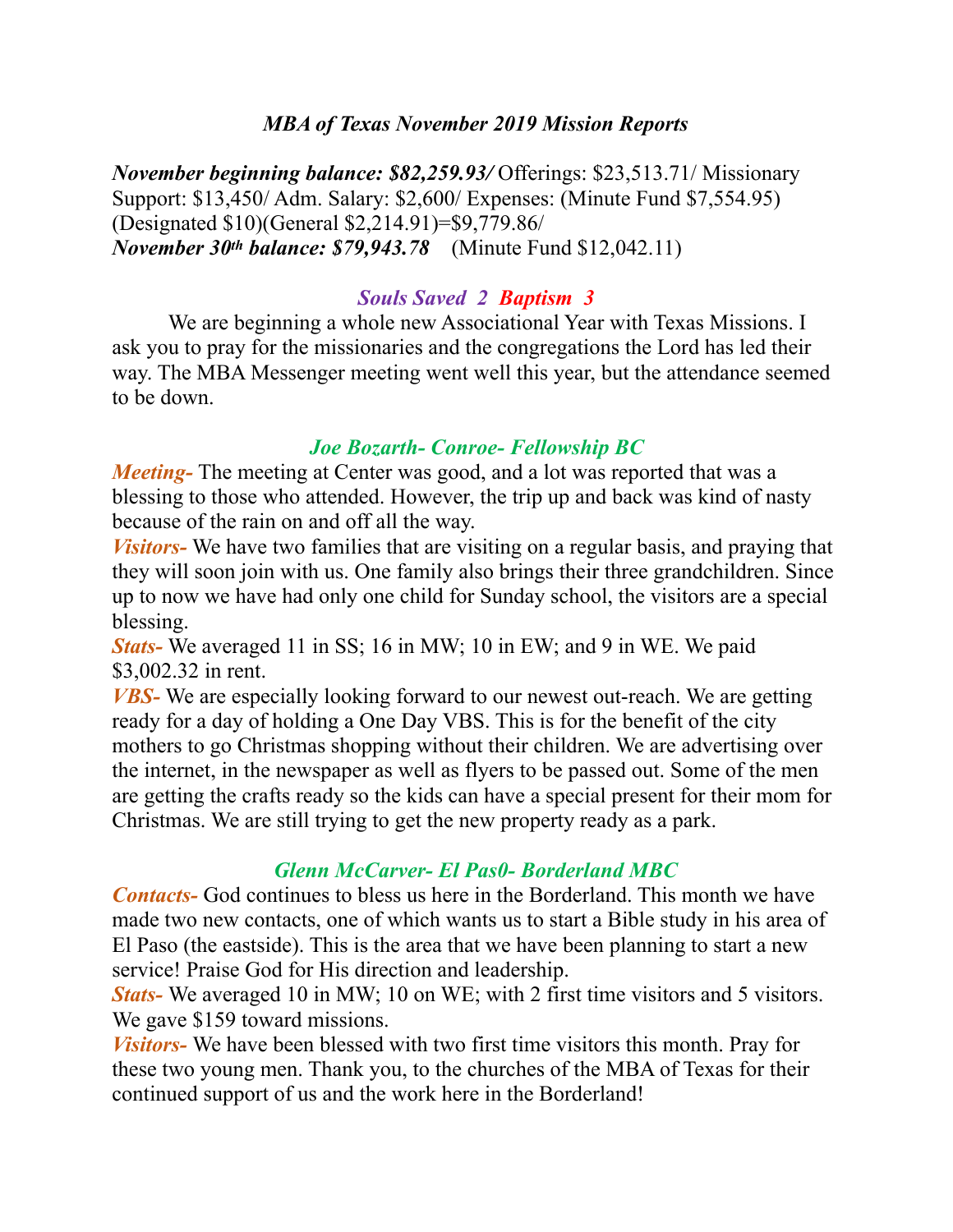# *Leland Acker- Early- Life Point MBC*

*Thanks-* November was another good month for the work at Life Point Baptist Church in Early. First, we'd like to thank the messengers of the MBA of Texas for approving our request for support for one final year. As reported during the meeting, this will be our final year on state support, and we plan to organize early in the year.

*Organization* On that note, let me announce: Life Point Baptist Church will hold an organization service at 10am Saturday, Jan. 11th. A meal will follow the service. *Programs*- Our midweek programs, consisting of three separate Bible studies and activities, continue and are well received. We hold a Bible study for seniors at the Market Place Apartments Wednesdays at 2pm, a Family Bible study at 6pm on Wednesdays, and evangelism and outreach at 6pm on Thursdays. We will begin canvassing the neighborhoods in December with the "Bless" ministry, created by Bro. David Smith.

*Stats-* We averaged 17 in SS; 21 in MW; and 14 in WE. Our offering was \$2,490 with \$350 given to missions.

*Float-* In December, we will enter a parade float in the local Christmas parade and will hold a Christmas Eve service. Please keep us in your prayers as we work to become self-supporting this year.

### *Victor Rice- San Antonio- Shiloh MBC*

*Thankful-* We are very grateful for the Lord blessing Shiloh at the State Meeting for another year of support by laying on the heart of our churches to vote. I am very thankful for the brethren for their encouraging words and ears to hear.

 We were blessed on the third Sunday morning services having Bro. Justin and family from Alvin MBC and Bro. Slipman and his wife from Bethel MBC in Denver Colorado whom brought his sister that lives in San Antonio. He is concerned about her spiritual being. We broke our attendance record, (6 of our members were out sick) with 28 in attendance. We had a wonderful fellowship during and after services. In turn we have two new repeated visitors with one of them a granddaughter asking questions about baptism. Praise the Lord and pray as I teach her the understanding of salvation first.

*Stats-* We averaged 15 in SS; 23in MW; 12 in EW; and 15 in WE. Our offering was \$2,280, with \$318 given to missions and \$1,200 paid on rent. I pray that each of our church families in the USA will have a blessed Thanksgiving with family, friends and church family and always every day am thankful for our Savior Jesus Christ.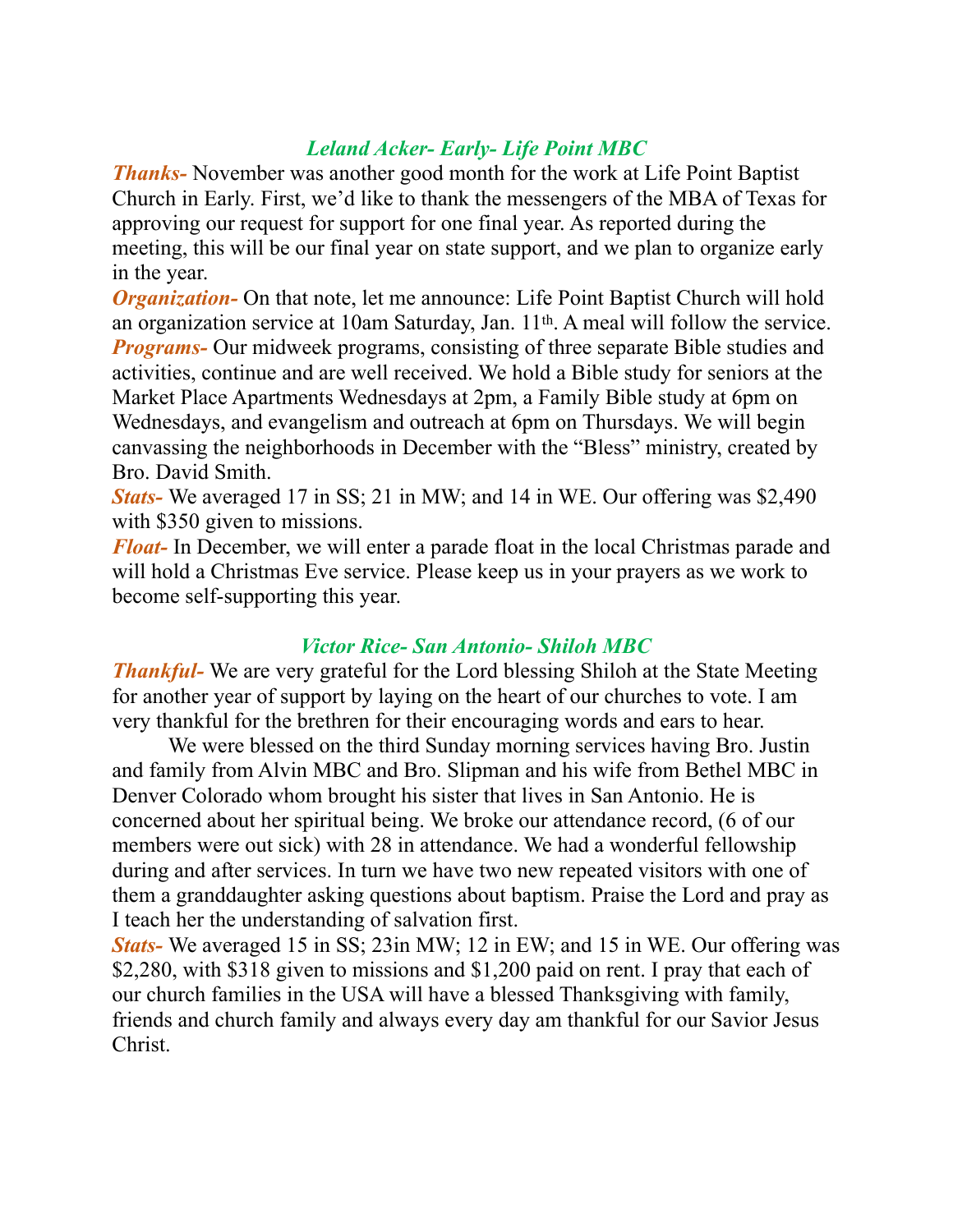### *Steven Haney- MBSF Director- Texas Tech U. Lubbock*

*Registered on Campus-* This has been another exciting month for us here at Texas Tech U. with the Raider MBSF! We started off the month getting everything submitted for our student organization application with 7 students signing on with us. We have now received our approval and are an on campus registered student organization. This is huge for us, it's something we have been working towards the last several years and is such an encouragement for us. We can now start to reserve meeting rooms rather than just having to meet in the cafeteria of the SUB (Student Union Building). We can begin to hang flyers on campus and more freely advertise in the school newspaper as well as have opportunities to host meeting in dorms. This means I will be spending the next couple of weeks as well as the Christmas break rethinking my plans for campus outreach since all these avenues will be available to us now. It is exciting to be able to have the opportunity to be on campus more than ever before.

*New Avenues-* Please pray for us as we step into this new territory and begin working in new ways to reach the students of Texas Tech U! We attended the MBA of Texas State Meeting this month as well and had the chance to meet a lot of great people from our Texas Churches. Since we were in East Texas we went ahead and took the opportunity to meet with a couple of churches around the area. One of the churches already supports us but it was a great opportunity to meet them in person to thank them for their support and another 2 churches wanted to know more about the work. One of those 2 churches did vote to come on board with monthly support and we are so thankful and blessed for that! The other is seeking God's leadership in the coming months in considering our work as a mission point. We are so grateful for all these opportunities.

*Finances*- We are currently at \$3,100 of the \$4,500 in monthly support that will cover my salary and enable us to begin looking for a house close to campus. Now that we are registered on campus and have that student base our current goals are to utilize our new freedoms on campus to reach more students and find property God has for us to use as our MBSF house. I would love to come and present the work and some of the plans we have for the MBSF to any churches that are interested in helping out with this ministry. We do have a Facebook page for the MBSF under Raider MBSF that you can check out to see some of what we are doing and the events we have coming up! You can contact me at 903-722-1545 or s haneymbsf@outlook.com if you have any questions. Thank you so much for your prayers, thoughts, and support in this ministry. May God richly bless you all!

#### *David Smith- Mansfield- Lifeline BC*

*2 Saved-* One lady, Joanna, we thought had been saved, but she was waiting for me to talk with her and explain salvation to her. She received Christ! She had been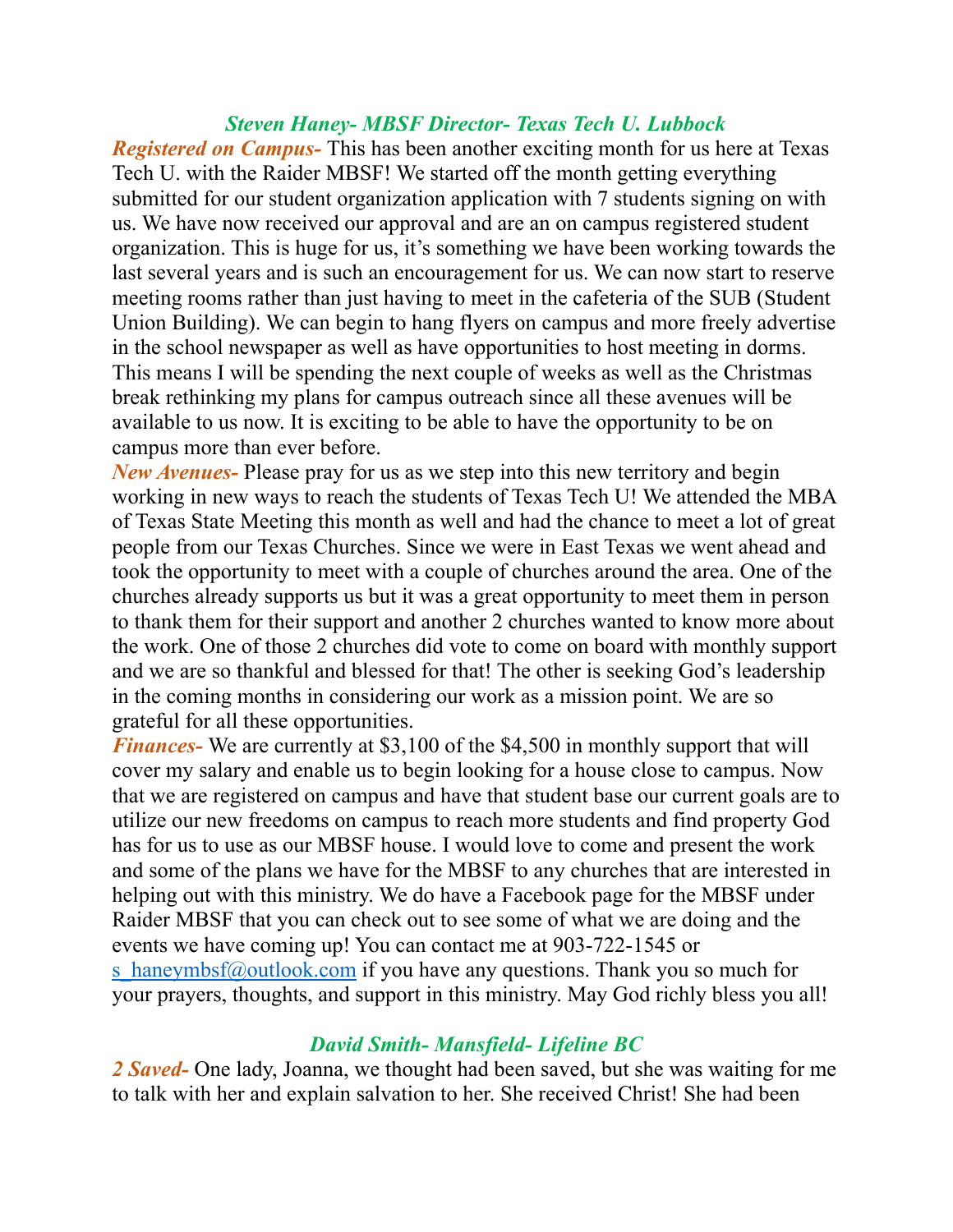Catholic and is a Filipina. She was soooo ready to be saved.

 Steven Pardot, decided to come forward for salvation the last Sunday. We thought that he had been saved already, but he shared that he hadn't meant it from his heart, and he now truly believes from his heart! Praise God!

*3 Baptized-* Steve Thompson, his wife Joanna, and their daughter Sophia, were all baptized together as a family. It was so great to see this happen. The Thompson family was just beaming from ear to ear! They are a sweet family for which we are so thankful.

*Stats-* We averaged 21 in MW and 6 in small groups. Our offering was \$2,812.55 with \$360 given to missions and \$650 paid on rent.

*Special Offering-* God always knows when to bless abundantly! Our offerings have been a bit on the low side lately, especially since some folks have left us. But there was a couple that aren't even members of our church who sent us a one-time gift of \$1,000 and what a blessing it was! They regularly send their tithes to us and live nearly two hours away. Praise God for His goodness to us in so many ways. *Outreach*- We have benefited so much from different groups coming to help us do door-to-door outreach. We need more help in this way. Would you like to come help us next summer with VBS? We would love to hear from you. Call us at 817-726-8781.

# *Daniel Tijerina- Mission- A New Beginning BC*

*Praises & Thanks*- We praise God for the desire He places in our hearts for missions and missionaries. Currently we are helping two works in Playa Del Carmen, Quintana Roo, Mexico, and Hidalgo, Mexico. This is based on the Great Commission and the leadership from our sponsoring church.

 We thank God for everything, especially His salvation and eternal life. We are grateful to the churches that support the MBA of Texas, TMD, and TMB. We are also thankful for our sponsoring church, Unity MBC of Longview.

*Stats-* We are working with 5 families. Our average was 18 in MW and we have studies in our homes on Wednesday's.

*Outreach*- We have reached out to new families and children throughout the community.

*Future-* We are looking for property. The Lord is at work and we are waiting on Him to provide us with the property we need. The plans to organize next year are still moving forward.

*Fellowship-* We had fellowship with Mt. Calvary in Phar, Unity MBC, and Shiloh MBC this month. We visited many friends at the State meeting.

## *Landmark MBC- Rockdale*

Stats- We are averaging 8 in our MW and having some visitors.